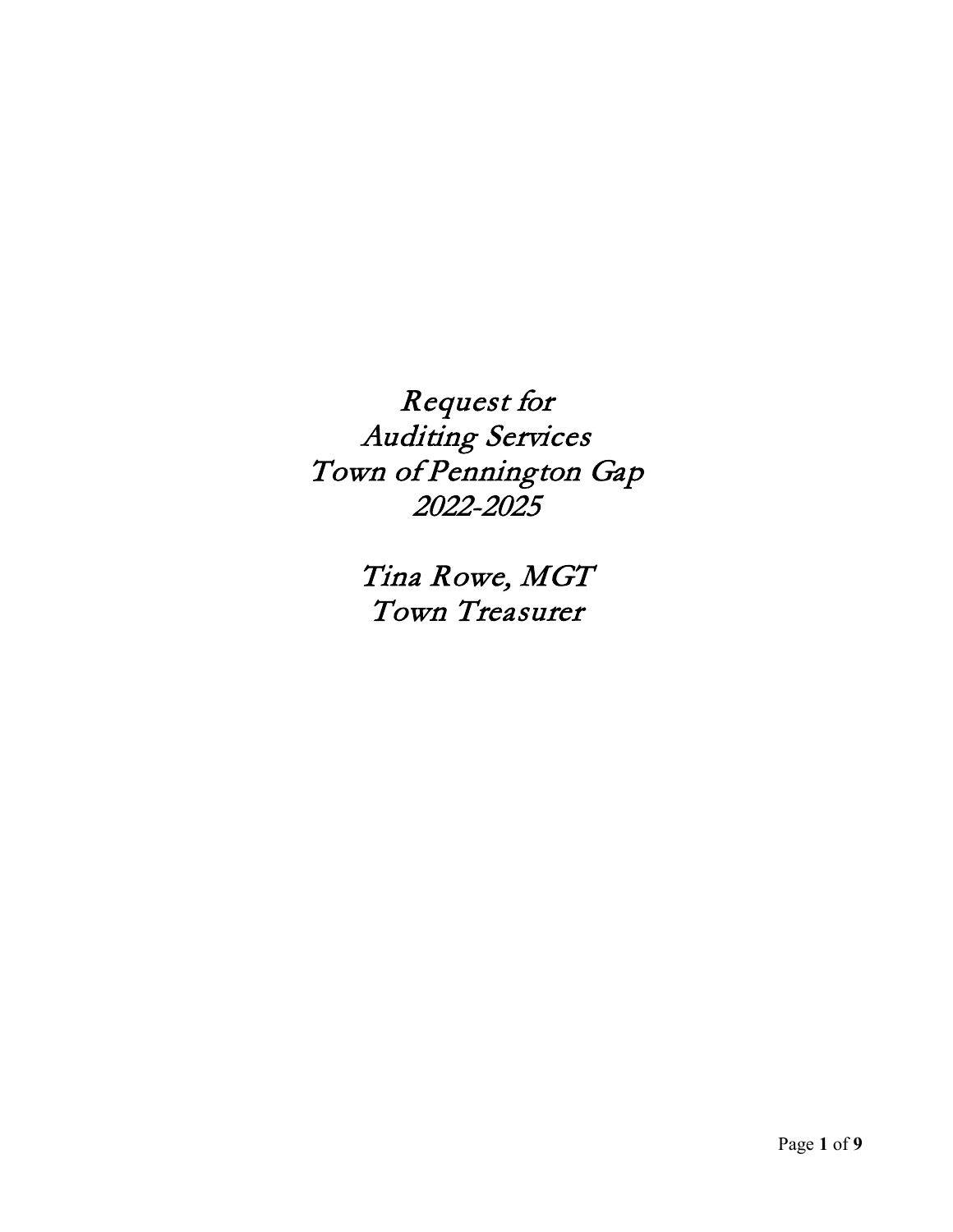# TOWN OF PENNINGTON GAP REQUEST FOR PROPOSALS

Issue Date: March 4, 2022

Title: Audit Contract

Issuer: Town of Pennington Gap 528 Industrial Drive Pennington Gap, VA 24277

The **TOWN COUNCIL** of **THE TOWN OF PENNINGTON GAP** requests qualified independent certified public accountants to submit proposals to enter into a term contract to perform a financial audit for each of the fiscal years ended June 30, 2022 through 2025(Renewable).

Sealed proposals will be received until 4:00 p.m. on June 1, 2022.

Copies of the Request for Proposal may be obtained from the Town of Pennington Gap's website at [www.townofpenningtonva.gov](http://www.townofpenningtonva.gov/) or by contacting the Town Treasurer.

All inquiries for information should be directed to:

Tina Rowe 528 Industrial Drive Pennington Gap, VA 24277 (276)546-1177

If proposals are mailed, send directly to the local government address shown above.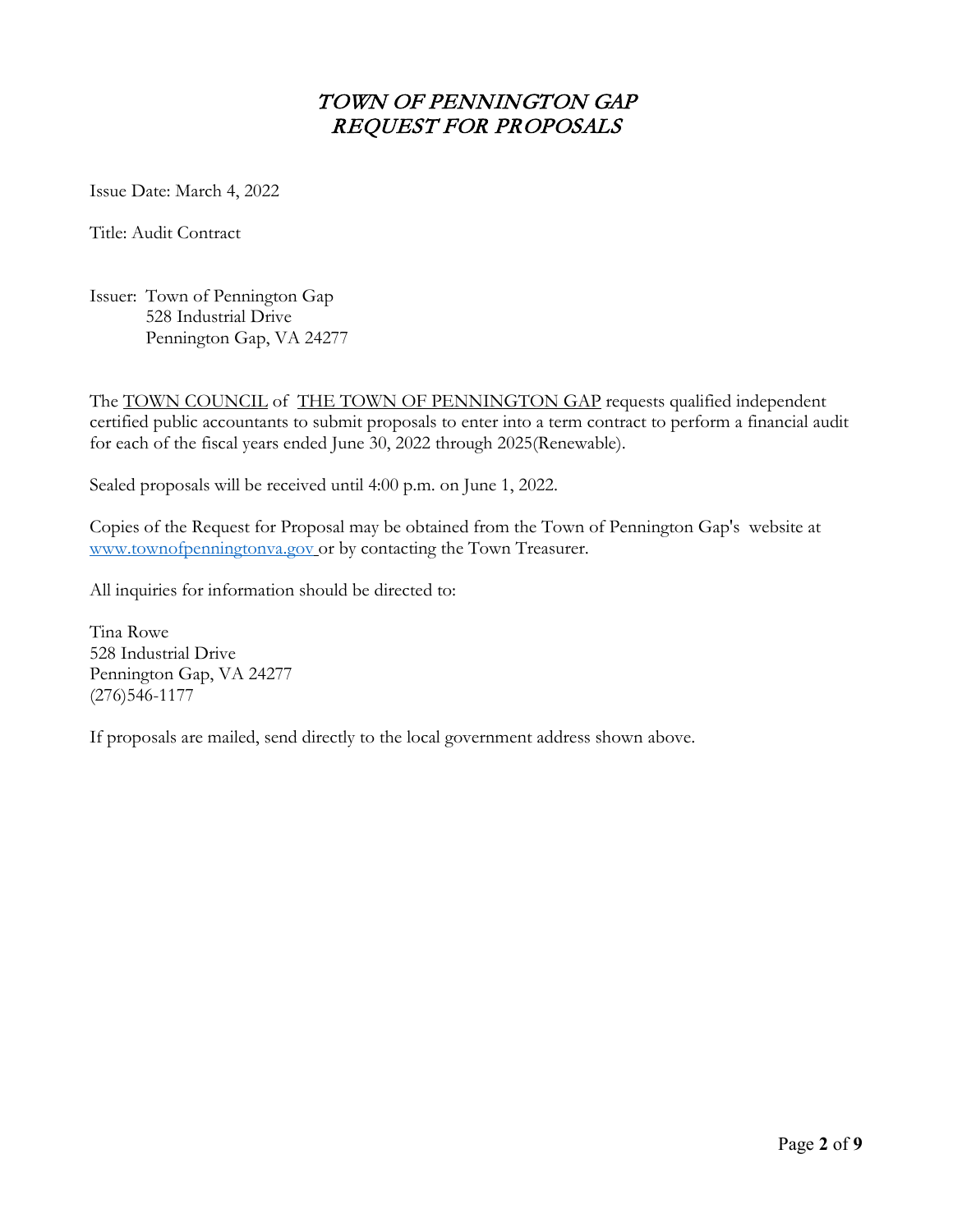### I. INTRODUCTION:

The Town of Pennington Gap, Virginia requests independent certified public accountants to submit proposals to enter into a term contract to perform a financial audit for the fiscal years ended June 30, 2022 through June 30, 2025. There is no expressed or implied obligation that the Town of Pennington Gap, Virginia shall reimburse responding firms for any expenses incurred in preparing proposals in response to this request. Financial records of the Town of Pennington Gap are available for review.

#### II. SCOPE OF WORK TO BE PERFORMED:

#### Financial Statements

The auditor shall audit all funds in the custody of the Town Treasurer as well as all account groups, component-units/related organizations, identified in section II, of the Town of Pennington Gap in accordance with generally accepted auditing standards; the standards for financial audits contained in *Government Auditing Standards* issued by the Comptroller General of the United States; the provisions of the Uniform Guidance, *Audits of States, Local Governments and Non-Profit Organizations;* and the *Specifications for Audits of Counties, Cities and Towns.* The audit shall result in the preparation of financial statements from the audited records of the Local Government with the auditor's opinion thereon. The Auditor's opinion shall be unqualified unless the Auditors furnish to the Town of Pennington Gap, on a timely basis, their reasons for qualifying the opinion, disclaiming an opinion or rendering an adverse opinion.

#### Supplemental Schedules and Statistical Schedules

The auditor shall apply procedures and report on the supplementary schedules included in the Financial Report, including the statement of the treasurer's accountability, the analysis of funding progress for pension plans, and the schedule of expenditure of federal awards. The auditor is also required to apply procedures and report on statistical tables included in the Financial Report.

#### Internal Controls

In connection with the audit of the financial statements, the auditor shall consider, test, and report on internal controls in accordance with Generally Accepted Auditing Standards (GAAS), *Government Auditing Standards,* Uniform Guidance, *Audits of States, Local Governments and Non-Profit Organizations,*  and the *Specifications for Audits of Counties, Cities and Towns, when applicable.* 

#### **Compliance Auditing**

In connection with the audit of the financial statements, the Auditor shall perform tests and report on compliance in accordance with Government Auditing Standards, Uniform Guidance, *Audits of States, Local Governments and Non-Profit Organizations,* and the *Specifications for Audits of Counties, Cities and Towns, when applicable.* 

#### Component Units/Related Organizations:

The Auditor shall audit any other component units identified during the audit, as part of the audit of the Local Government's financial statements.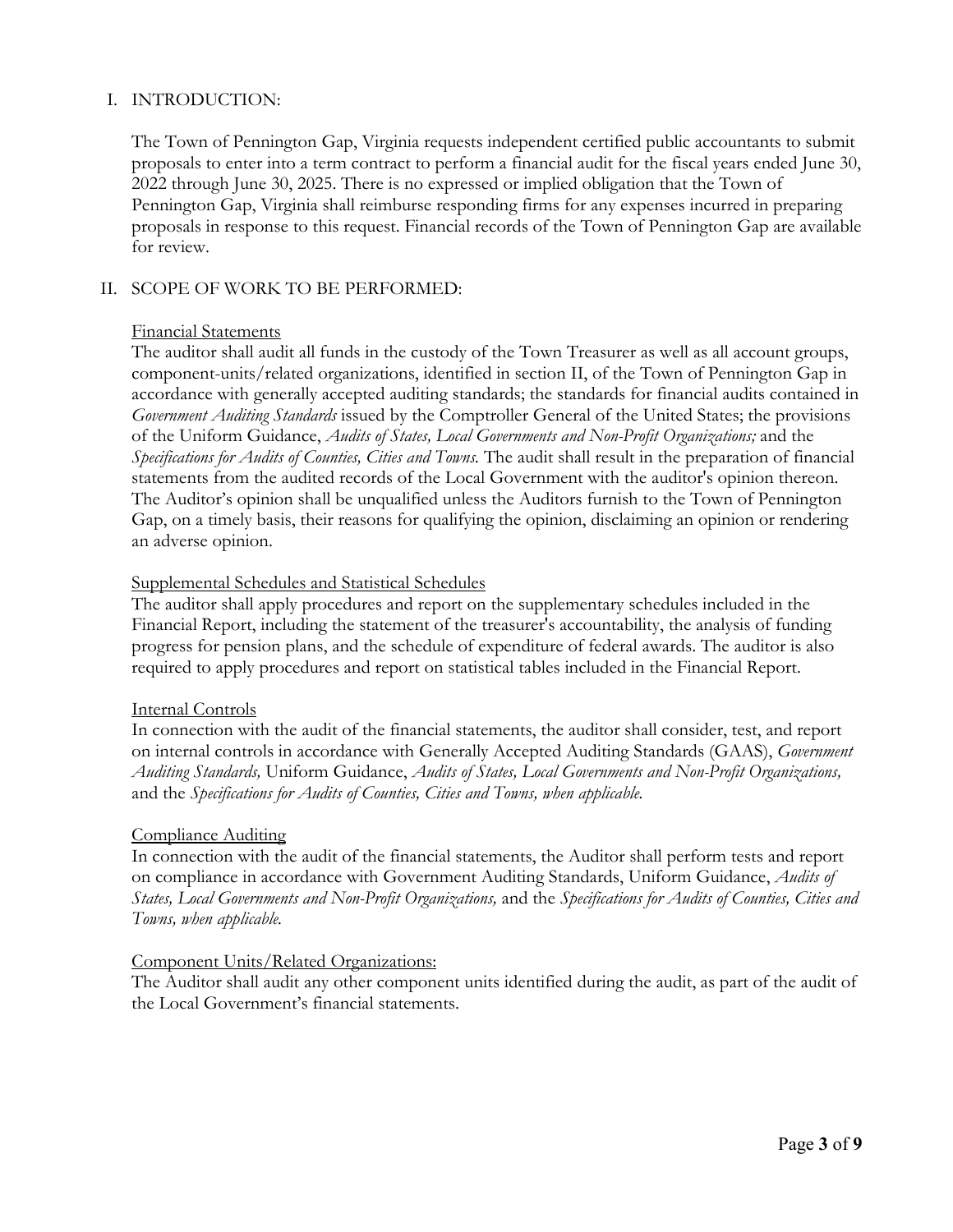### III. MEETINGS AND REPORT PREPARATION:

#### Meetings

The selected Auditor shall schedule conferences between the Auditor and the Town Manager of the Town of Pennington Gap before the preliminary work and at the end of the field work. The purpose of these meetings is to keep the Town Manager fully informed on the scope and progress of the audit.

#### Required Reports

Based on the audit work performed, the Auditor shall include the following reports in the Audited Financial Report unless otherwise indicated:

- 1) An opinion on the fair presentation of the general purpose financial statements and the combining, individual fund, and individual account group financial statements in conformity with generally accepted accounting principles.
- 2) A report on the supplementary schedules described in Section II above. The auditor will also prepare a report on the statistical schedules included in the Financial Report.
- 3) A report on internal control over financial reporting and on compliance and other matters based on an audit of financial statements performed in accordance with *Government Auditing Standards.*  The Auditor shall communicate all reportable conditions found during the audit in the report on internal controls. Further, the Auditor shall identify any material weaknesses in his audit. The Auditor shall report other weaknesses in internal controls not meeting the definition of a reportable condition in a separate letter to management referred to in the report on internal controls.
- 4) A report on compliance with requirements applicable to each major program and internal control over financial reporting in accordance with Uniform Guidance.
- 5) A report disclosing the status of findings and recommendations from the previous audits in accordance with *Government Auditing Standards* and the *Specifications for Audits of Counties, Cities and Towns.*
- 6) The completion of Form SF-SAC, Data Collection Form for Reporting on Audits of States, Local Governments, and Non-Profit Organizations, in accordance with Uniform Guidance, Audits of State, Local Governments, and Non-Profit Organizations.
- 7) Report Preparation and Presentation The Auditor shall be responsible for report preparation, editing, and printing. The Auditor shall furnish a draft of the financial report on or before December  $30<sup>th</sup>$  of each year and thirty final copies upon approval of the draft by the Town of Pennington Gap.

#### Submission of Reports to Federal and State Agencies

The Auditor shall be responsible for submitting copies of the Financial Reports to appropriate state and federal agencies.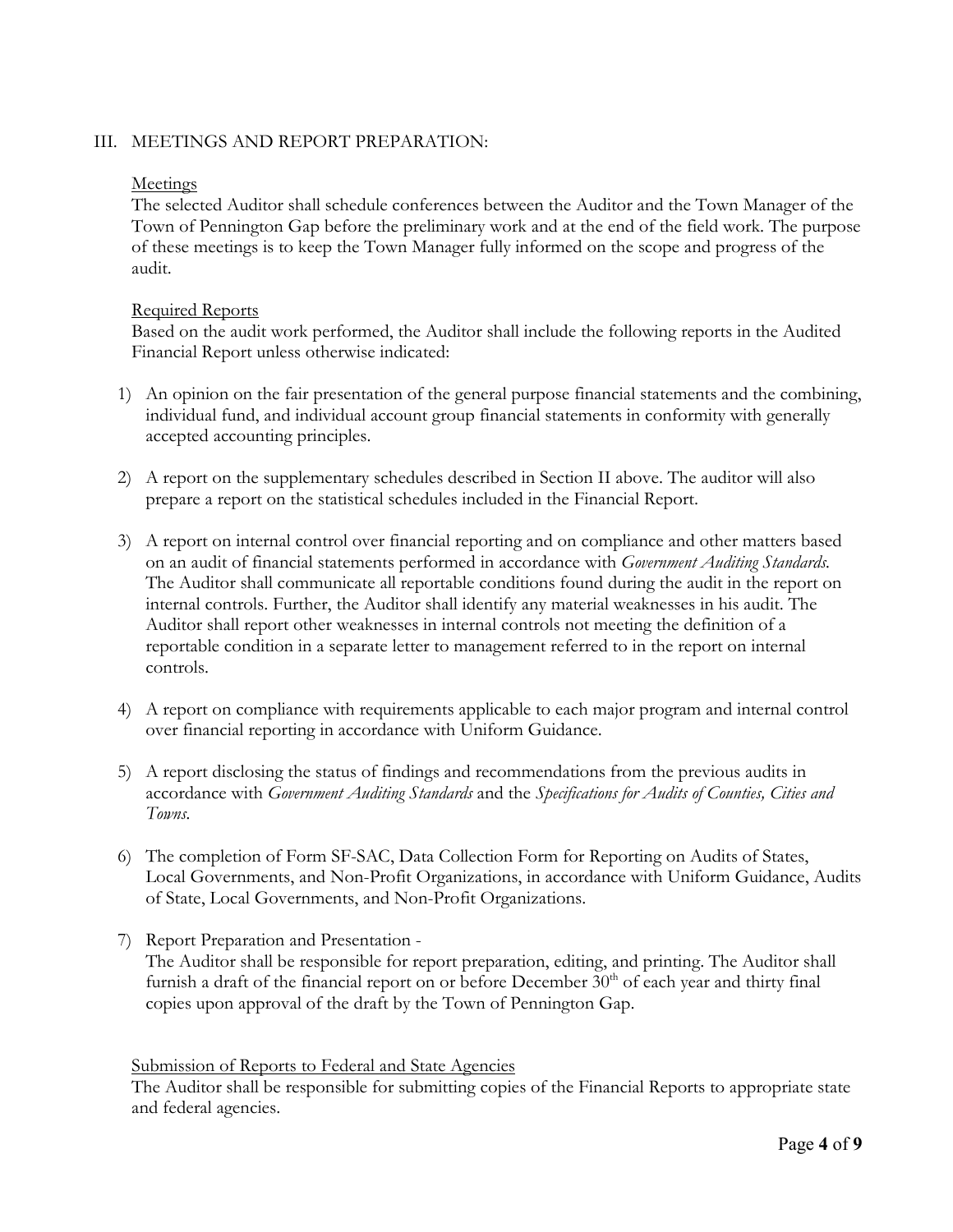# IV. ASSISTANCE TO BE PROVIDED TO THE AUDITOR

### A. Books of Account

The Town of Pennington Gap shall fully balance the books of account, reconcile subsidiary ledgers to control accounts, and reconcile all bank accounts within 90 days of year end.

### B. Schedules

The staff of the Town of Pennington Gap shall prepare the following information on forms acceptable to the Auditor:

- 1) A final detailed adjusted trial balance of each fund;
- 2) A copy of the final budget presented to the Council for the audit period, the original budget ordinance for the audit period, and all amendments to the budget ordinance;
- 3) A schedule of insurance in force during the year and of insurance expense for the year;
- 4) A schedule of investments held by all funds at the statement date showing both book value and estimated market value at the statement date;
- 5) A schedule of capital outlays during the period;
- 6) A schedule of capital asset dispositions during the period;
- 7) A schedule of Town of Pennington Gap's capital assets with depreciation calculated thereon;
- 8) Reconciliation of the final quarter's fringe benefit tax returns;
- 9) Copies of contracts with governmental grantor and grantee agencies;
- 10) Copies of other contracts in force at statement date of a material amount and
- 11) Such reasonable additional schedules as may be requested for financial audits.
- C. Other Assistance

The staff of the Town of Pennington Gap shall be available during the audit to assist the firm by providing information and explanation.

#### V. PROPOSAL PRESENTATION AND SUBMISSION

A. Format of the Proposal

Proposals should be as thorough and detailed as possible so that the Town of Pennington Gap may properly evaluate the Auditor's ability to provide the required services. Each copy of the proposal should be bound or contained in a single volume. All documentation submitted with the proposal should be contained in that single volume.

#### B. Contents of the Proposal

The Auditor is required to submit the following items as a complete proposal:

(1) Title Page

Show the RFP subject, the name of the proposer's firm, local address, telephone number, name of contact person and date.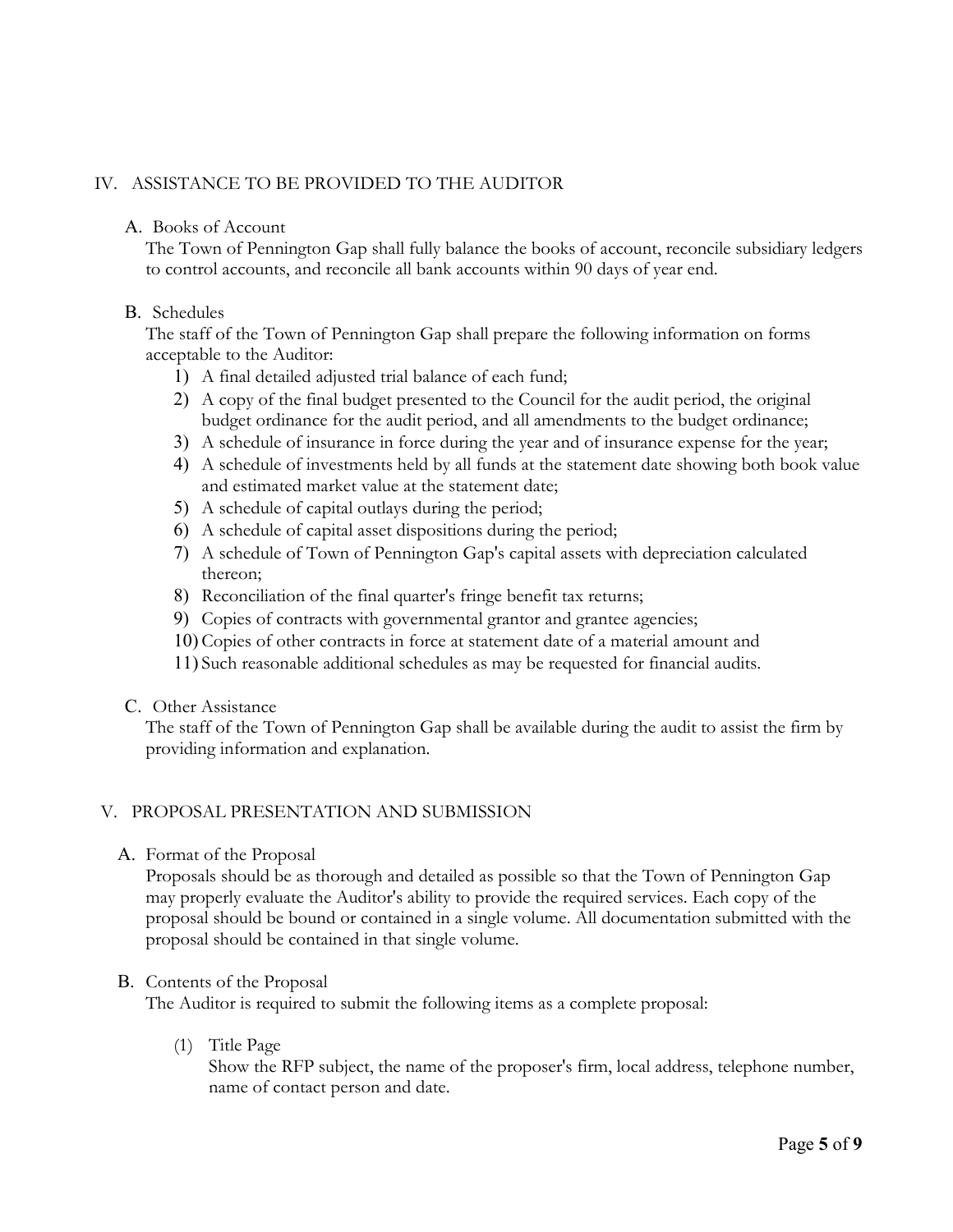- (2) Letter of Transmittal or other format which includes the items listed below.
	- a. History of the firm, including number of years in business and size of firm.
	- b. A statement by the prospective Auditor of his understanding of the work to be performed with descriptions of the audit approach.
	- c. The approximate dates the audit will begin (including preliminary field work) and end. Also, the approximate dates for delivery of the financial statements and Auditor's reports.
	- d. Biographies, including experience, of the individuals who will be assigned to the engagement, relevant experience of each in auditing municipalities and recent continuing professional education of each.
	- e. Names, addresses and telephone numbers of persons who may be contacted for references.
	- f. A copy of the report on the firm's most recent external peer review.
	- g. Copy of most recent review by the Auditor of Public Accounts.
	- h. A statement by the prospective Auditor that:
		- 1. The firm is independent of the Town of Pennington Gap, as that term is defined in the Ethical Rules of the AICPA.
		- 2. The firm and the partner assigned to the engagement are licensed to perform the audit as provided by applicable laws of the Commonwealth of Virginia.
		- 3. The firm has met the peer review standards of the AICPA and as required by *Government Auditing Standards.*
		- 4. The firm will provide adequate supervision on a day-to-day basis.
		- 5. Staff assigned to the audit has met the continuing education requirements required by *Government Auditing Standards,* issued by the Comptroller General of the United States.

### C. Right to Reject Proposals

Proposals shall be signed by an authorized representative of the firm. All information requested must be submitted. Failure to submit all requested information may result in the rejection of the proposal.

### D. Proposals Deadline for Submission

To be considered for selection, the Auditor shall submit a complete response to the Request for Proposal. One original and 3 copies of the proposal shall be submitted to the Town of Pennington Gap. Email can be sent to  $T_{\text{reasure}}(a) \text{Town of} \text{PeningtonVA.gov}$ . Copies of the proposal may be mailed to the Town of Pennington Gap, 528 Industrial Drive, Pennington Gap, Virginia 24277. The proposal should clearly be marked "**Proposal for Audit Services**." The deadline for submission is June 1, 2022, received until 4:00 p.m. on this date.

# E. Inquiries

Inquiries concerning the request for proposal should be directed to Tina Rowe, Treasurer.

# VI. EVALUATION AND AWARD CRITERIA

A. Evaluation of Proposals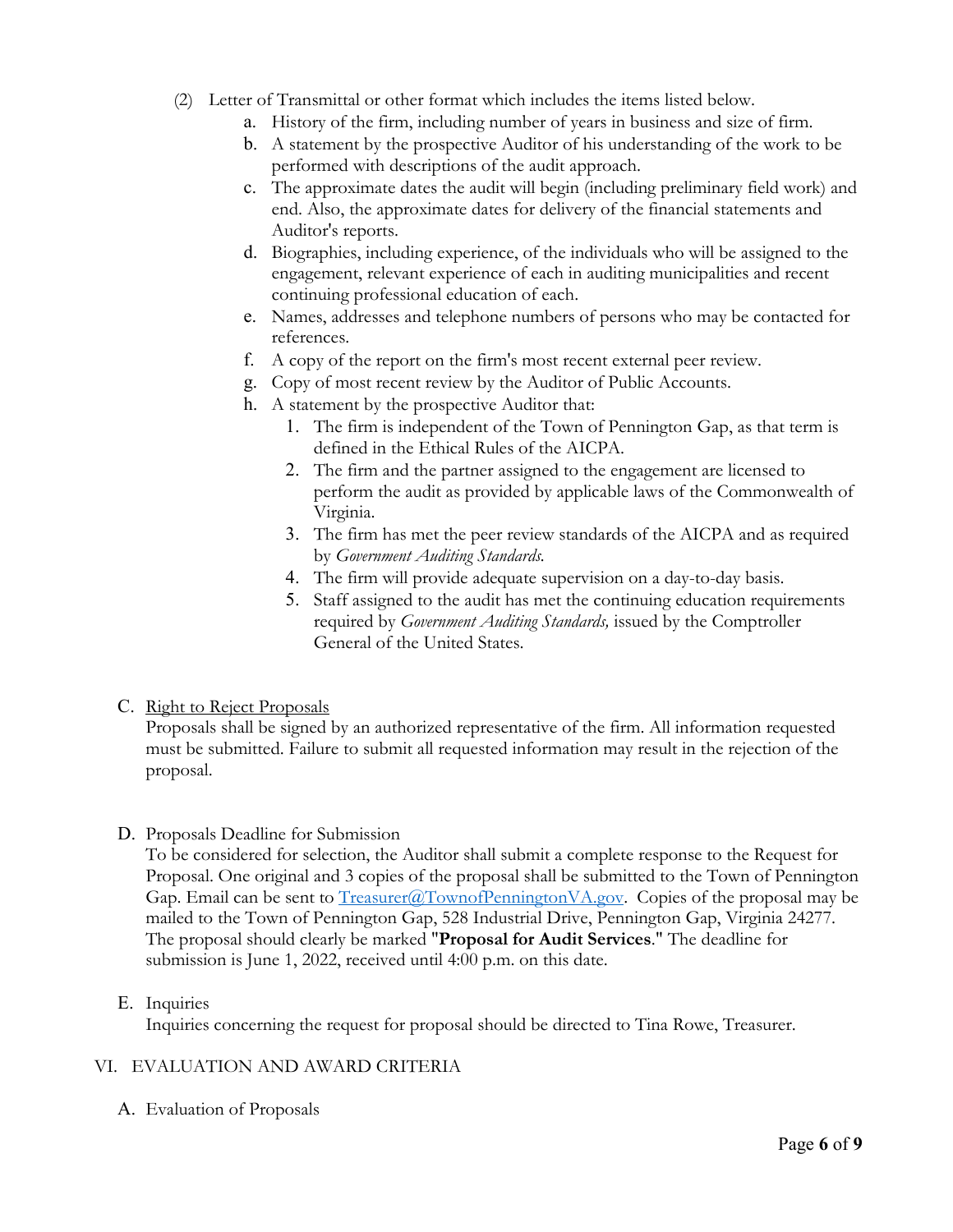Proposals submitted will be evaluated by the Town Manager and Town Treasurer.

# B. Evaluation Criteria

Evaluation criteria shall include the following:

- (1) The specific plans or methodology to be used in performing the audit (i.e., the audit approach). [Weight assigned  $= 20\%$ ]
- (2) The skill, experience and training of the specified persons who will be performing the services requested. [Weight assigned = 20%]
- (3) The prior experience and reputation of the Auditor in auditing Local Governments similar to the Town of Pennington Gap. [Weight assigned  $= 20\%$ ]
- (4) References from other local governments or clients. [Weight assigned = 20%]
- (5) Stated ability to complete the audit and submit the financial statements and Auditor's reports to the Auditor of Public Accounts by the required deadline. [Weight assigned  $=$ 20%]

### C. Award of Contract

The selection process shall be in accordance with §2.2-4302.2 of the *Code of Virginia.* 

# VII. PAYMENT TERMS

A. Interim billings shall not exceed 80% of the total fee. Final payment shall be made upon approval of the report by the Governing Board and/or Finance Committee. Should circumstances disclosed by the audit call for a more detailed investigation by the Auditor than is necessary under ordinary circumstances, the Auditor shall inform the Governing Body of the need for such additional investigation and the additional compensation to complete the investigation.

### VIII. GENERAL TERMS AND CONDITIONS FOR PROFESSIONAL SERVICES

- A. Submission of Proposal: Failure to submit a proposal in accordance with the requirements set forth in this solicitation is cause for rejection of the proposal. However, the Town of Pennington Gap reserves the right to decide, on a case by case basis, in its sole discretion, whether or not to reject such a proposal.
- B. Clarification of Terms: If any prospective offeror has questions about the terms contained in the solicitation documents, the prospective offeror should contact the Town Treasurer, no later than five working days before the due date. Any revisions to the solicitation will be made only by addendum by the Town Manager.
- C. Applicable Laws and Courts: This solicitation and any resulting contract shall be governed in all respects by the laws of the Commonwealth of Virginia and any litigation with respect thereto shall be brought in the courts of the Commonwealth. The Auditor shall comply with all applicable federal, state, and local laws and regulations.
- D. Anti-Discrimination: By submitting their proposals the Auditor certifies that he will conform to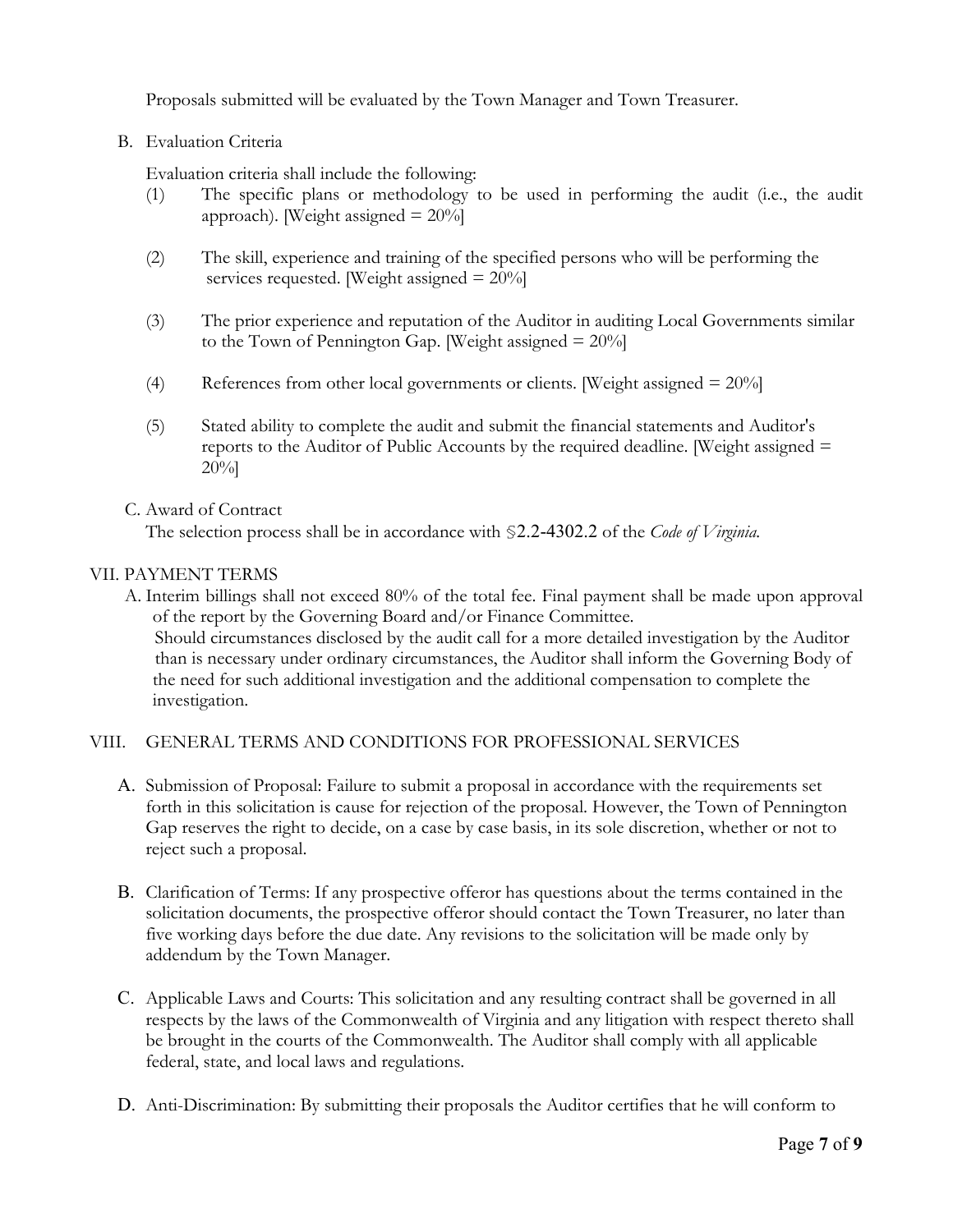the provisions of the Federal Civil Rights Act of 1964, as amended, the Virginians with Disabilities Act, and the Americans with Disabilities Act. The Auditor also agrees that during the performance of this contract:

- a. The Auditor shall not discriminate against any employee or applicant for employment because of race, religion, color, sex or national origin. The Auditor agrees to post in a conspicuous place, available to employees and applicants for employment, notices setting forth the provisions of this nondiscrimination clause.
- b. The Auditor, in all solicitations or advertisements for employees placed by or on behalf of the Auditor, shall state that the Auditor is an equal opportunity employer.
- c. Notices, advertisements and solicitations placed in accordance with federal laws, rules or regulations shall be deemed sufficient for the purpose of meeting the requirements of this section.
- E. Ethics in Public Contracting: By submitting their proposals, the Auditor certifies that their proposals are made without collusion or fraud and that they have not offered or received any kickbacks or inducements from any other bidder/offeror in connection with their proposal, and that they have not conferred on any public employee having official responsibility for this procurement transaction any payment, loan, subscription, advance, deposit of money, or anything of more than nominal value, present or promised unless consideration of substantially equal or greater value was exchanged.
- F. Immigration Reform and Control Act of 1986: By submitting their proposals, the Auditor certifies that they do not and will not during the performance of this contract employ illegal alien workers or otherwise violate the provisions of the federal Immigration Reform and Control Act of 1986.
- G. Qualifications of Prospective Bidder: The Town of Pennington Gap may make such reasonable investigations as they deem proper and necessary to determine the ability of the firm proposing to perform the work. The Town of Pennington Gap reserves the right to reject any proposal if the evidence submitted by the firm, or investigations of the firm, fail to satisfy the Town of Pennington Gap that the firm is properly qualified to carry out the obligations of the contract and to complete the work contemplated therein.
- H. Changes to the Contract: The Town of Pennington Gap may order changes within the general scope of the contract at any time by written notice to the Auditor. The Auditor shall be compensated for any additional costs incurred as a result of such order. Said compensation shall be determined by mutual agreement between the parties in writing.
- I. Default: In case of failure to deliver services in accordance with the contract terms and conditions, the Town of Pennington Gap, after due oral and written notice, may procure them from other sources and hold the Auditor responsible for any resulting additional purchase and administrative costs. This remedy shall be in addition to any other remedies that the Town of Pennington Gap may have.
- J. Canceling or Amending a Solicitation: The Town of Pennington Gap may cancel or withdraw a solicitation in whole or in part and reject any and all proposals at any time prior to an award. The Town of Pennington Gap also may amend the solicitation by the issuance of an addendum prior to the time set for receipt of response.